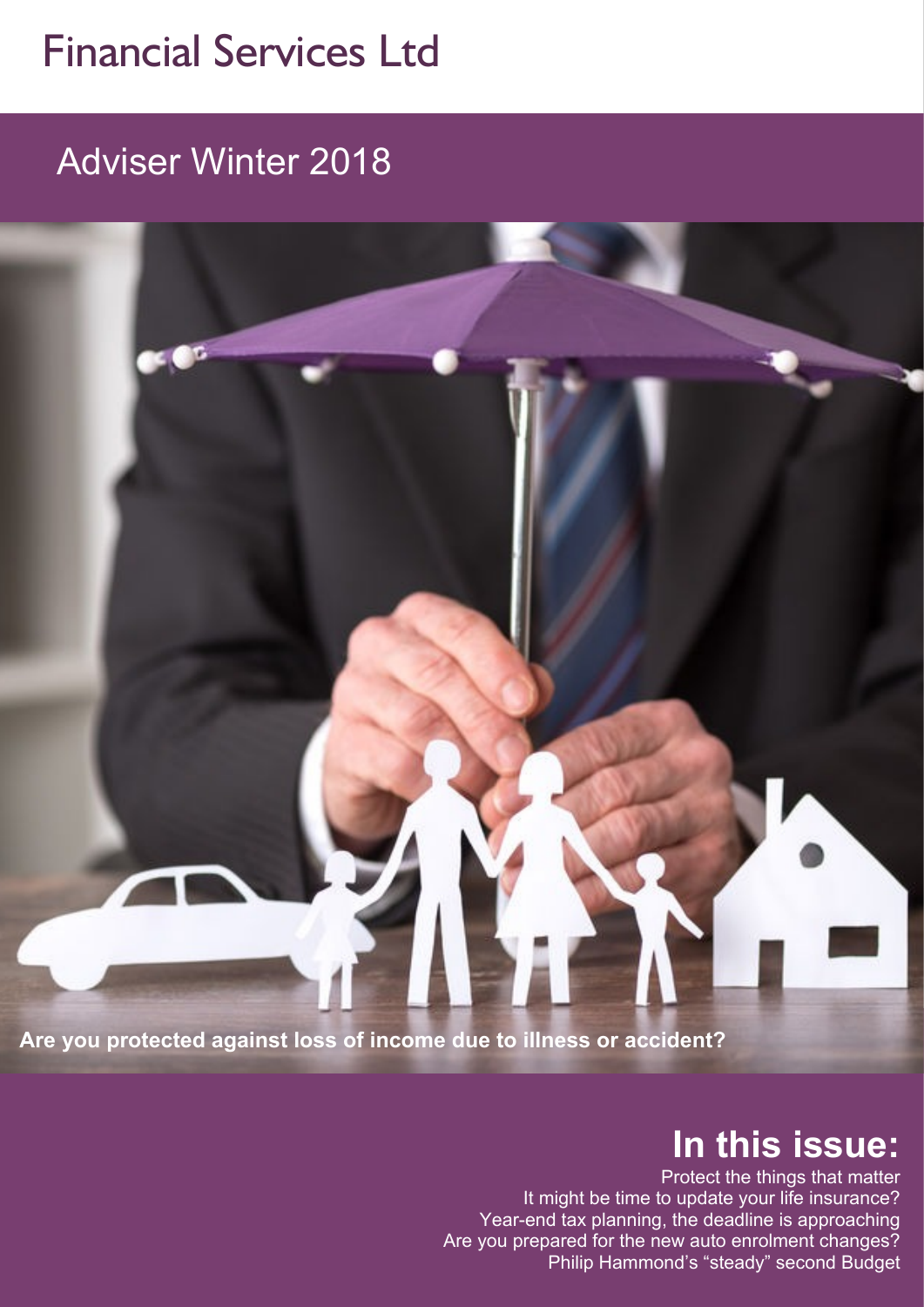# Protect the things that matter

#### **Don't risk your family's future!**

Not everyone has a life insurance policy, leaving the potential of loved ones open to financial problems once you die. Protect your family from the unexpected: the last thing you want your family to be worrying about is money.

#### **Income Protection**

If something happened to you would you be able to survive on savings? Income protection insurance is a long-term insurance policy designed to help you if you can't work because you're ill or injured. It ensures you continue to receive a regular income until you retire or are able to return to work.

- Do you have young children or others who depend on you financially?
- How old are your dependants?
- Will your dependants be heading to university?
- Do you pay school fees or nursing-home fees for others?
- How soon will any current dependants become financially independent?
- Do you have debts (including a mortgage) that your beneficiaries could not manage?
- Do you have investments that might provide an income if you were unable to work?
- Do you have any assets that could be sold if you were unable to work?
- Would you need to move house if you were less mobile?
- What about any car repayments?

With income protection insurance, everything depends on getting the right policy – so it's best to get advice from a financial adviser. It's not the same as critical illness insurance, which pays out a one-off lump sum if you have a specific serious illness.

#### **Life Insurance**

Life insurance is an affordable way to help your family cope financially if something happens to you, helping during an otherwise difficult time.

It pays out a cash lump sum if, during the policy term, you die (or are diagnosed with a terminal illness that meets the policy definition).

Mortgage life insurance - also referred to as mortgage protection - is a type of life insurance that pays out if you die before you finish paying your mortgage, ensuring that your spouse and dependants don't need to worry about the monthly repayments.

#### **Now might be time to renew your life insurance?**

If you took out a life insurance policy when you first stepped onto the property ladder, it might be worth checking to see if it was linked to the mortgage. Your family's financial future and care needs to be secured, just in case the worse happens.

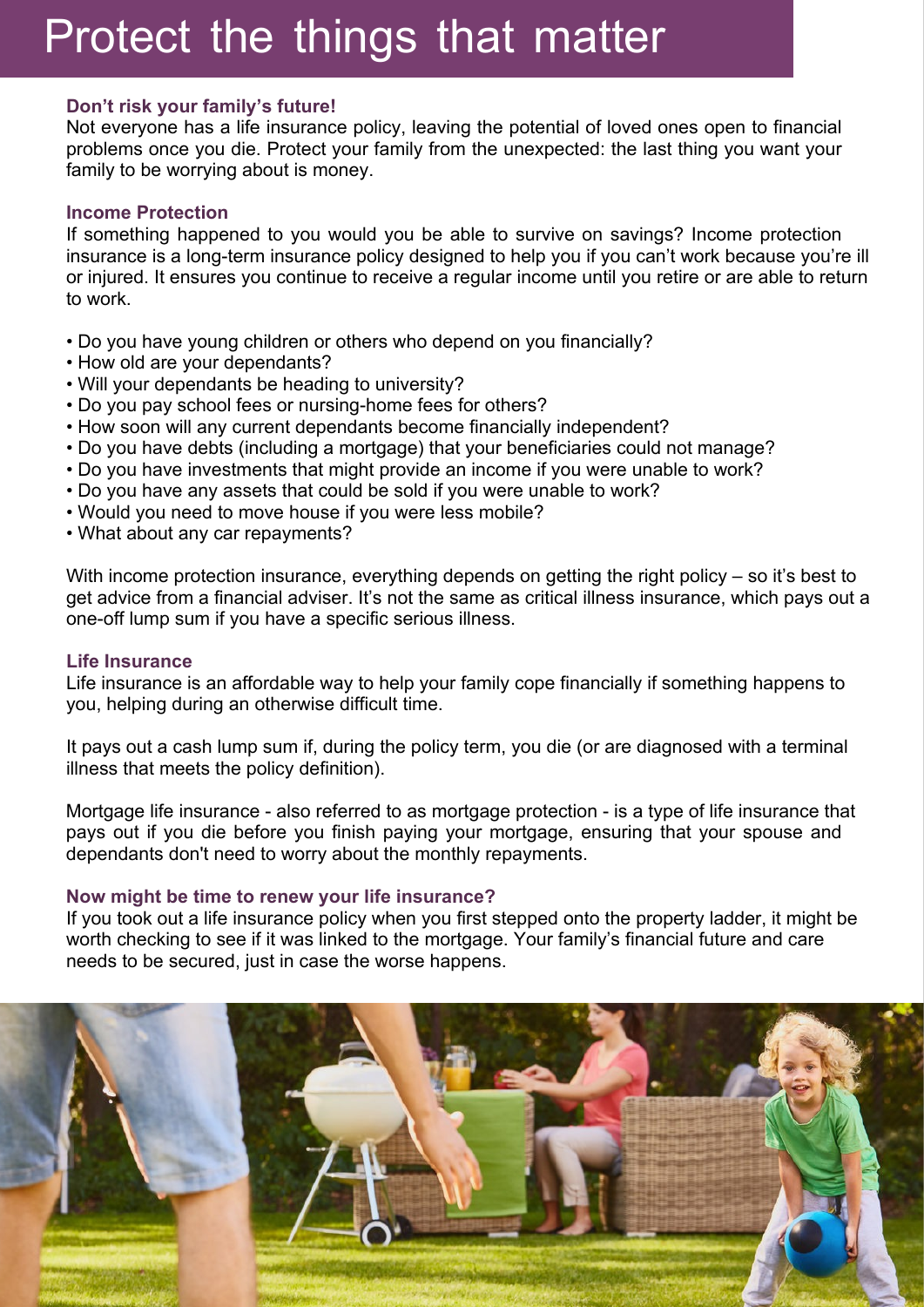### Pension tax relief, don't pay too much!

Investing in a pension plan can be advantageous because of the tax benefits. Your private pension contributions are tax-free up to certain limits: 100% earnings in a year (personal contributions), £40,000 a year (your annual allowance) or £1 million pension pot in your lifetime.

When you withdraw money from your pension pot, up to a quarter of the fund is normally tax free, but the pension income will be taxable.

#### **What happens if you exceed the £40,000 annual allowance?**

If you exceed the annual allowance in a year, you won't receive tax relief on any personal contributions you paid that exceed the limit and you will be faced with an annual allowance charge. It may be possible to reduce or eliminate the excess by using 'carry forward'.

#### **What is "Carry Forward?"**

If you've any annual allowance that you didn't use in the previous 3 tax years it may be possible to "**carry** it **forward"** and add it to your yearly allowance of £40,000. The combined amount is the maximum amount of contributions from all sources (or annual accrual if defined benefit) that can be made without suffering an annual allowance charge.

**Carry Forward: Lets you make use of unused allowances.**

### Make the most of individual savings accounts

Some investments have income tax and capital gains tax advantages.

An Individual Savings Account (ISA) is a tax-efficient investment wrapper where you can hold a range of investments, including bonds, equities, property, multi-asset funds and cash.

The annual ISA allowance is per individual and is the maximum amount every UK resident person can save into any type of ISA over the course of the tax year. This means you and your spouse or registered civil partner can put up to £40,000 between you into ISAs this tax year.

April 5<sup>th</sup> (midnight) marks the end of the 2017/2018 tax year, if you miss this deadline, you will lose your unused allowance of £20,000 for the past tax year.

If you complete a tax return, you don't need to declare any ISA interest, income or capital gains on it.

|    | TRIVES | 1040 us banks | 15 |  |
|----|--------|---------------|----|--|
|    |        |               |    |  |
| Мc |        |               |    |  |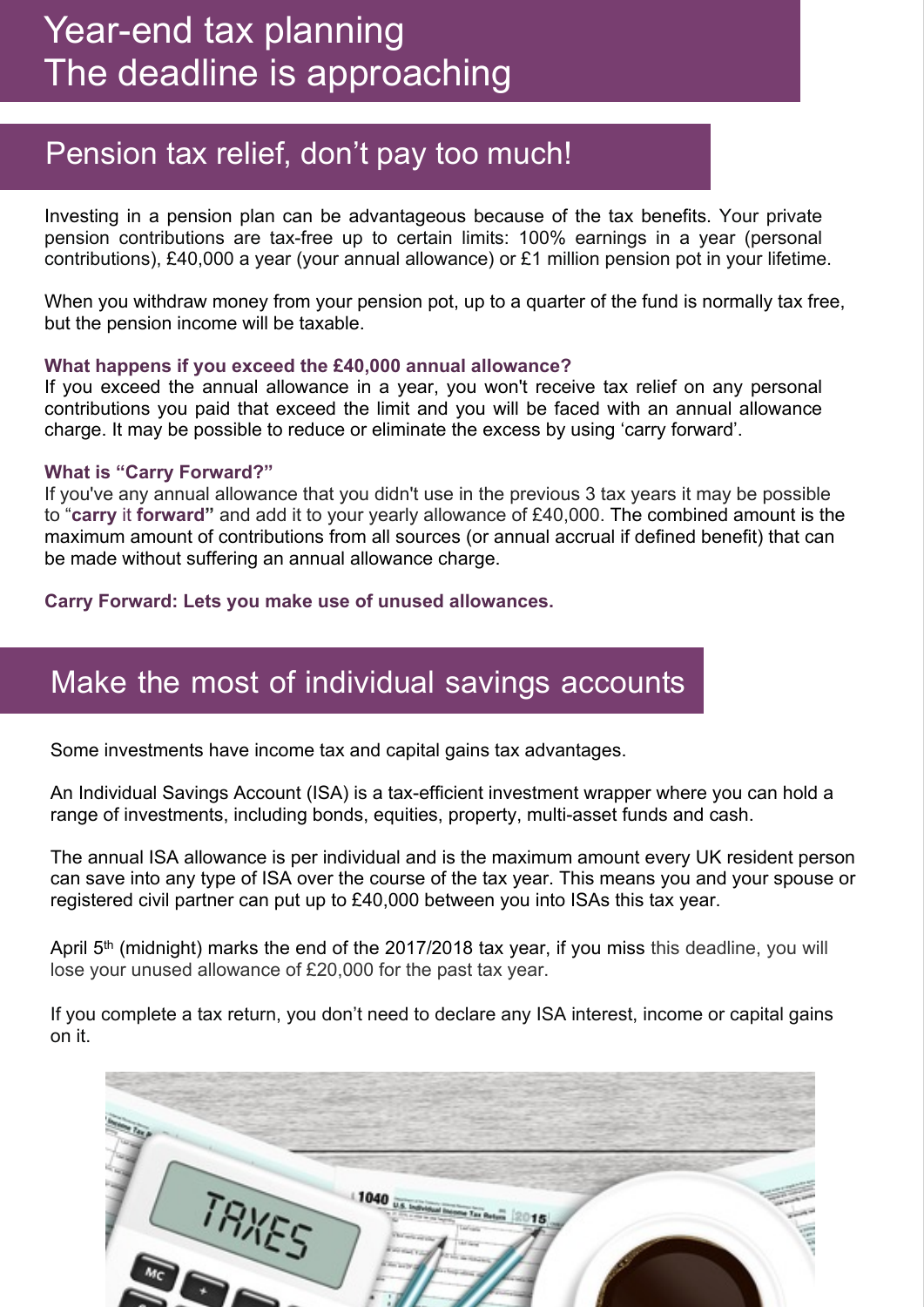Up until now you will have had to pay at least 1% of your 'qualifying earnings' into your workplace pension.

#### **This will rise in April 2018 and again in April 2019.**

Check the pension scheme you're using to find out what counts as 'qualifying earnings'. Under most schemes, it's your total earnings between £6,032 - £46,350 a year (2018-2019) before tax. Total earnings include:

- salary or wages
- bonuses and commission
- overtime
- statutory sick pay
- statutory maternity, paternity or adoption pay

| <b>Date Effective</b>                    | <b>Employer minimum *Staff contribution</b><br>contribution |       | <b>Total minimum</b><br>contribution |
|------------------------------------------|-------------------------------------------------------------|-------|--------------------------------------|
| <b>Currently until April</b><br>5th 2018 | 1%                                                          | $1\%$ | 2%                                   |
| 6 April 2018 to 5 April 2%<br>2019       |                                                             | 3%    | 5%                                   |
| 6th April 2019<br>onwards                | 3%                                                          | 5%    | 8%                                   |

**\*Staff contribution**: minimum staff contribution if employer is only paying the minimum (no minimum employee contribution as such but must make up any shortfall between employer contribution and total minimum contribution).

#### **Assuming the scheme is set up on the basis of qualifying earnings with the employer only paying the minimum required.**

From 6 April 2018 there will be a big jump in minimum contributions for both employers and employees. At present, the total minimum contribution required is just 2% of band earnings (earnings between £5,876 - £45,000 a year in 2017/18). Of this, the employer must pay at least 1%.

From next April the minimum total contribution will rise to 5%, and the employer must pay at least 2% of this total. Most automatically enrolled employees will see their contribution rate triple – from 1% to 3%.

Employer's contribution has to be made for all staff who:

- are aged between 22 and the State Pension age
- earn at least £10,000 a year
- normally work in the UK (this includes people who are based in the UK but travel abroad for work)

If you are an employer, it would be advisable to inform your employees about any contribution increase before it takes effect.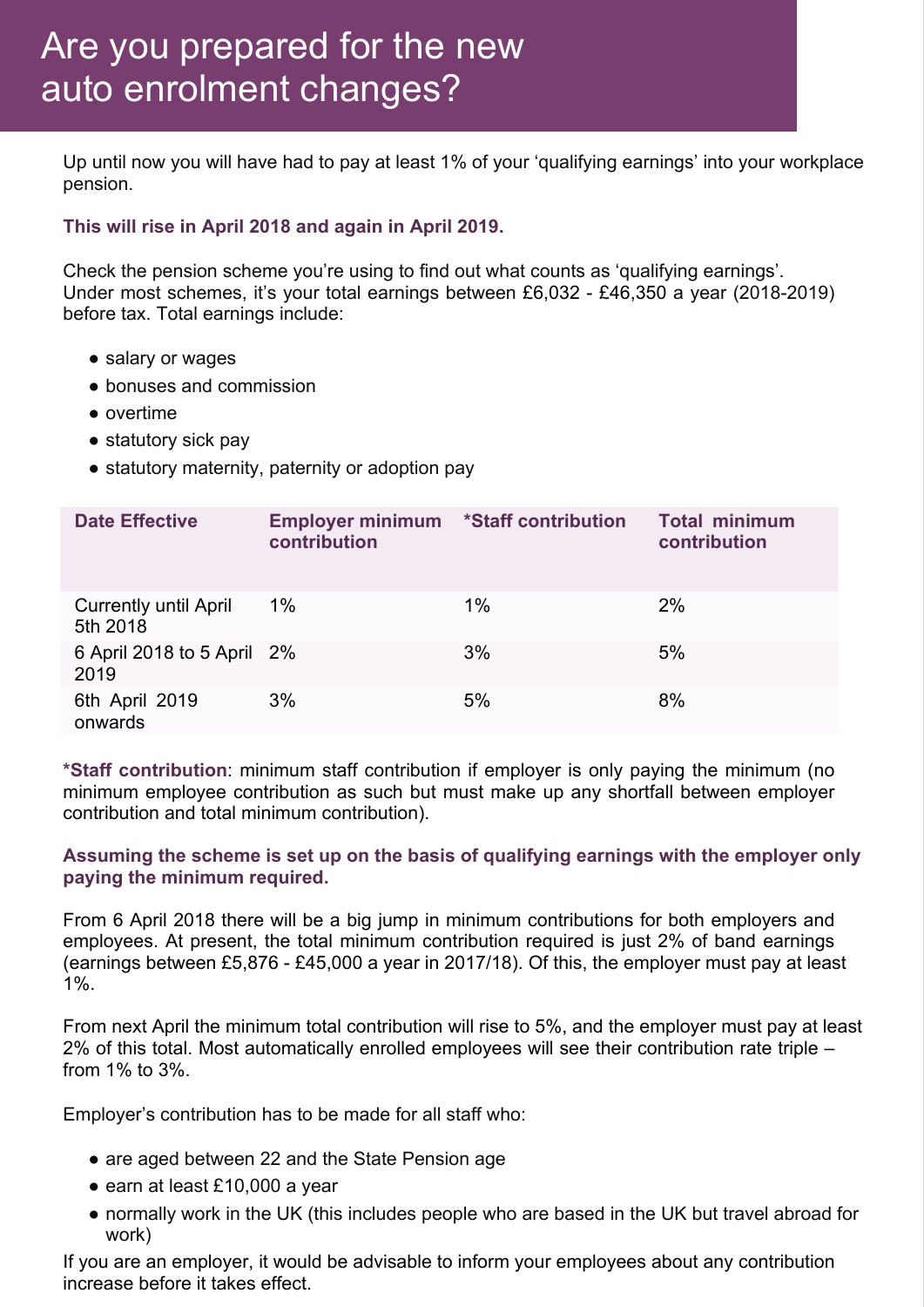Mr Hammond's second Budget seemed to cause less ripples than his March Budget which saw a national insurance u-turn.

The main focus of the Autumn Budget (November 22<sup>nd</sup> 2017) was on giving first time buyers an exemption from stamp duty land tax on the first £300,000 of value for properties worth up to £500,000. First time buyers will pay the normal rates of stamp duty on the price above £300,000.

The Chancellor announced significant investment for the tech sector with a focus on extra funding for artificial intelligence, skills and technology.

£3.5 billion is to be invested in upgrading NHS buildings and improving care. £2.8 billion will go towards improving A&E performance, reducing waiting times for patients, and treating more people this winter.

With income tax, the changes were much less dramatic – increasing both the personal allowance and the higher rate threshold by 3% – the standard inflation-linked increase.

Individual saving accounts (ISA) investors saw their main ISA and lifetime ISA investment limits frozen. However, the annual limit for Junior ISAs and child trust funds for 2018-19 will be increased in line with the consumer price index to £4,260.

Pension savers received a £30,000 increase in the lifetime allowance with their annual allowance left unchanged and an increase with the lifetime allowance for the next tax year (2018-2019) from  $f1$  million to  $f1.03$  million in line with inflation.

Mr Hammond has kept the VAT registration threshold at £85,000 for the next two years, giving a boost to small business and the self-employed.

An extra £3 billion was earmarked to prepare for Brexit over the next two years. The money will make sure the government is ready on day 1 of exit. It will include funding to prepare the border, the future immigration system and new trade relationships.

Fuel duty remained frozen for 2018, for the eighth year in a row, saving drivers £160 a year on average.

The government are to work with the rail industry on a new railcard which will be introduced from spring 2018 where young people up to 30 years-old will be able to buy a £30 Railcard for discounted train travel.